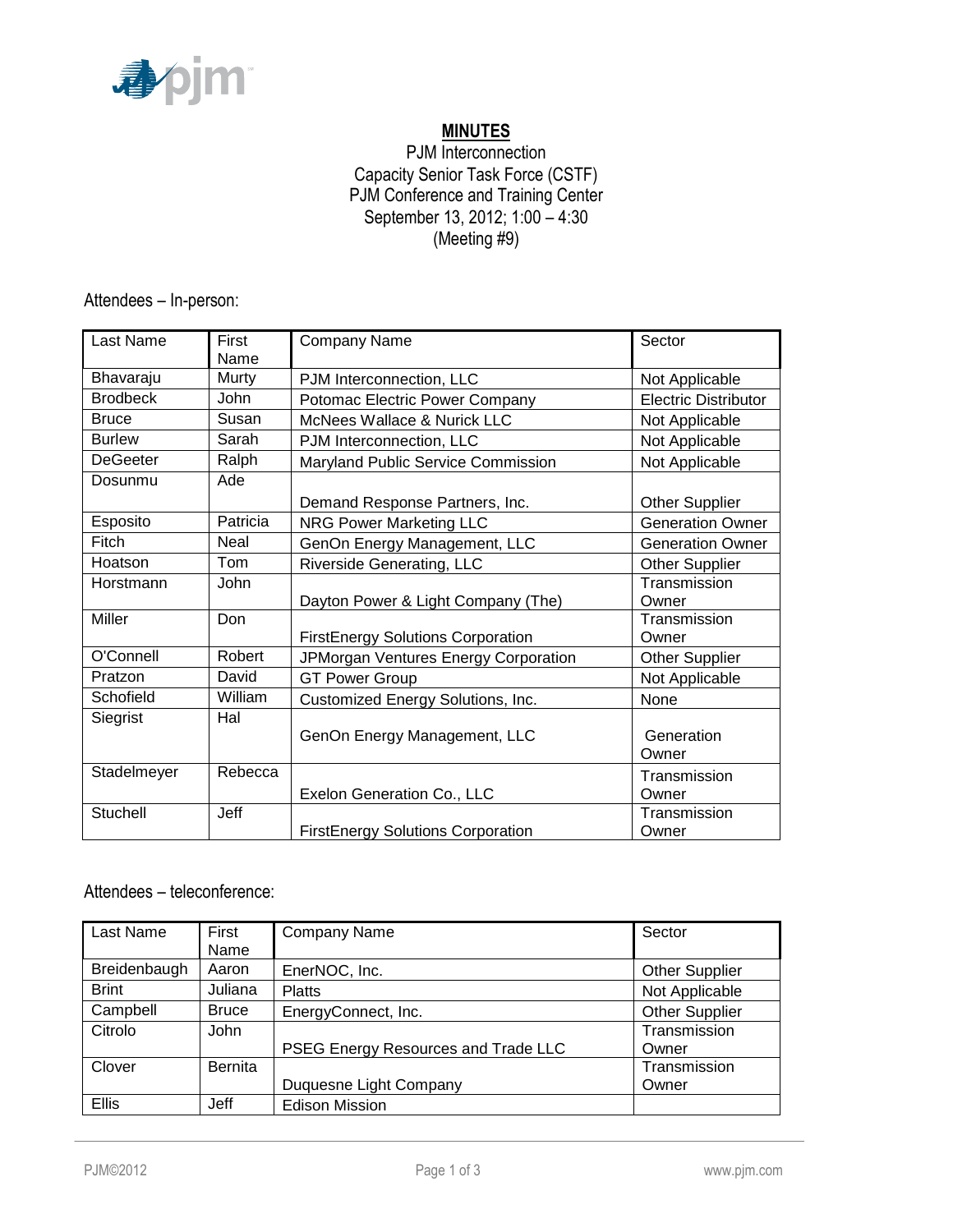

| Hart      | Joy         | North Carolina Electric Membership Corporation | <b>Electric Distributor</b> |
|-----------|-------------|------------------------------------------------|-----------------------------|
| Hyzinski  | Thomas      |                                                | Transmission                |
|           |             | PPL EnergyPlus, L.L.C.                         | Owner                       |
| Leimann   | <b>John</b> | Dominion Virginia Power                        | Not Applicable              |
| Maucher   | Andrea      | Division of the Public Advocate of State of    | End User                    |
|           |             | Delaware                                       | Customer                    |
| Maye      | Shelly-     |                                                |                             |
|           | Anne        |                                                |                             |
| Rohrbach  | <b>John</b> | Rep.'g Southern Maryland Electric Cooperative  | <b>Electric Distributor</b> |
| Sudhakara | Raghu       |                                                | Transmission                |
|           |             | Rockland Electric Company (CIEP Load)          | Owner                       |
| Trayers   | Barry       | CitiGroup                                      |                             |
| Wilson    | James       | <b>Wilson Energy Economics</b>                 | Not Applicable              |
| Wolfe     | Samuel      | Viridity Energy, Inc.                          | <b>Other Supplier</b>       |

## **1. Administration (1:00 – 1:10)**

Ms. Burlew called the meeting to order. Mr. Baker administered roll call and reviewed draft minutes from August 14<sup>th</sup>. The minutes were unanimously approved without changes.

### **2. Multi-Year Pricing Mechanism [\(Issue Tracking\)](http://www.pjm.com/committees-and-groups/issue-tracking/issue-tracking-details.aspx?Issue=%7bB709F188-450F-4A06-A5EB-BD61B601C9EF%7d) (1:10 – 3:00)**

Ms. Burlew re-visited indentified interests in the solutions matrix to re-focus the group on the problem that needs to be solved. Mr. Bastian provided education on Brattle recommendations and last Fall's work on issues related to NEPA. Mr. Bastian was asked to provide PJM's preference on how to address the multi-year pricing mechanism solution and it was stated that PJM's first preference would be some sort of long-term capacity auction and their second preference would be modifications to NEPA to achieve longer-term price certainty.

Mr. Loomis reviewed credit implications of different mechanism design features.

### **3. Triennial Review Timing [\(Issue Tracking](http://www.pjm.com/committees-and-groups/issue-tracking/issue-tracking-details.aspx?Issue=%7b46B1B663-44CF-4541-9403-631413A347B5%7d)[\)](http://www.pjm.com/committees-and-groups/issue-tracking/issue-tracking-details.aspx?Issue=%7b46B1B663-44CF-4541-9403-631413A347B5%7d) (3:00 – 4:00)**

Ms. Burlew provided an update on the solutions matrix for this issue and an additional package was added during the meeting. After the meeting, other packages were added. At the Sept  $20<sup>th</sup>$  meeting, the group will review the solution packages proposed and will be asked to take a vote on the packages between Sept 20<sup>th</sup> and the October 15<sup>th</sup> meetings. This will be a formal voting member plus affiliates vote and results will be presented during the October 15th meeting.

#### **4. CSTF Work Plan & Charter updates (4:00 – 4:15)**

The group reviewed the CSTF work plan, which now includes all four items being worked and their filing deadlines. Updates to the Charter to include the recently approved Demand Response issues was reviewed and it was requested that specific language from the Demand Response Issue Charge be substituted for the summary language that was used in the draft. The change has been made and the Charter will be brought before the MRC for approval at their September meeting.

#### **5. Future Agenda Items and Wrap Up (4:15 – 4:30)**

A. RTEP/Transmission Issues [\(Issue Tracking\)](http://www.pjm.com/committees-and-groups/issue-tracking/issue-tracking-details.aspx?Issue=%7bBB8F79E5-1004-41BD-9AC0-BB59FF349CA8%7d)